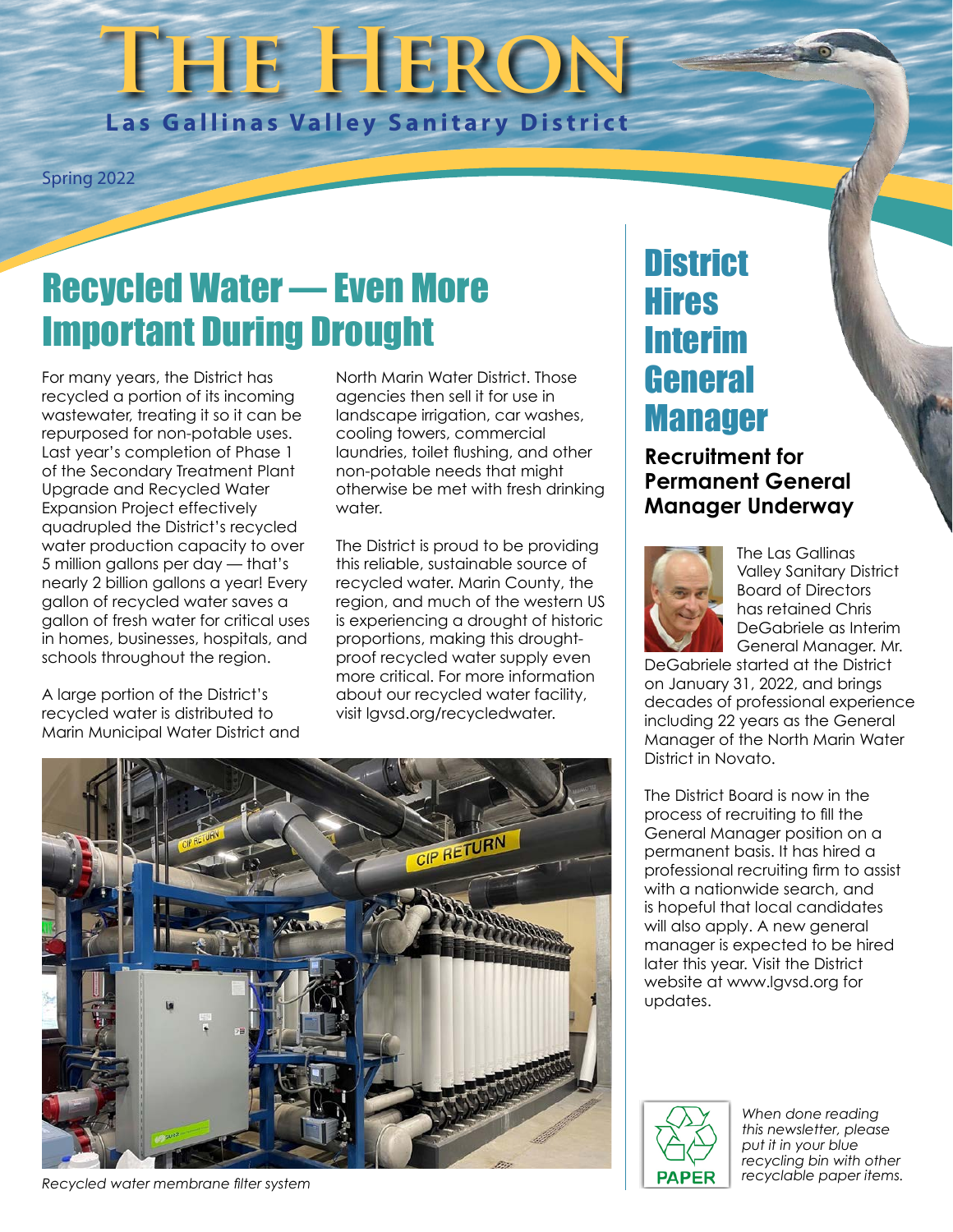

#### We Can All Do Our Part to Achieve Zero Waste

Zero waste is the conservation of all resources through responsible production, consumption, reuse, and recovery of products, packaging, and materials without burning and with no discharges to landfill, water, or air.

In addition to wastewater collection and treatment, the District contracts with Marin Sanitary Service to help move the region toward zero waste by providing for garbage, organics, and recycling pickup within the unincorporated County areas of the District.

Food waste comprises 29% of all materials placed in garbage carts by residential customers, and 35% of landfilled material from commercial customers is food. When food waste is sent to the landfill, it breaks down anaerobically and releases methane, a potent greenhouse gas. Landfills are the third largest source of methane emissions in the United States, making it important that your food waste is not tossed in your garbage (dark) cart (multi-family units may have dumpsters). California's Short-Lived Climate Pollutant Reduction Strategy (SB 1383) has set goals to reduce emissions from short-lived climate pollutants, such as food waste.

When your food scraps are placed in your organics (green) cart, they are taken to a facility that converts them into compost. Sewer Rate Increase Anticipated

#### **Low Income Assistance Program Can Help Customers in Need**

In 2021, the District Board of Directors approved a two-year sewer rate increase to help keep up with escalating costs of providing the District's critical services to its customers. At that time, the Board determined that the second-year increase (for fiscal year 2022/23) would be no more than 9%. Based on current financial forecasts, the pending rate increase may be less than the 9% originally approved. **A final decision on the rate increase for 2022/23 will be considered by the Board at their June 16, 2022 meeting.**

We understand that any increase could be a concern for some customers. The District's new Low-Income Sewer Rate Assistance Program was developed to help low- and fixedincome customers by providing 10% reduction for qualifying residential ratepayers. More information about this program and applications are online at www.lgvsd.org/LISRAP.

It's important to point out that District customers pay only for the actual cost of their service, as set by ordinance, based on an independent Wastewater Cost of Services Study completed in April 2021. Rates are set to provide sufficient



funding for current and future operation and maintenance and to fund the capital improvement budget. The District's rates are comparable to other Marin County communities.

District rates provide for continued effective and efficient high-quality and reliable wastewater collection, treatment, and recycling. Rates also advance protection of the environment and the public health, compliance with ever-increasing state and federal regulations, continued sound fiscal practices, and funding of critical infrastructure improvements throughout the District.





## Do Your Part to Save Water

Minimal rainfall has left reservoirs throughout Marin County at historically-low levels. The Las Gallinas Valley Sanitary District urges you to visit the websites below to find water conservation tips and drought information:

**marinwater.org/conserve nmwd.com/save-water savingwaterpartnership.org**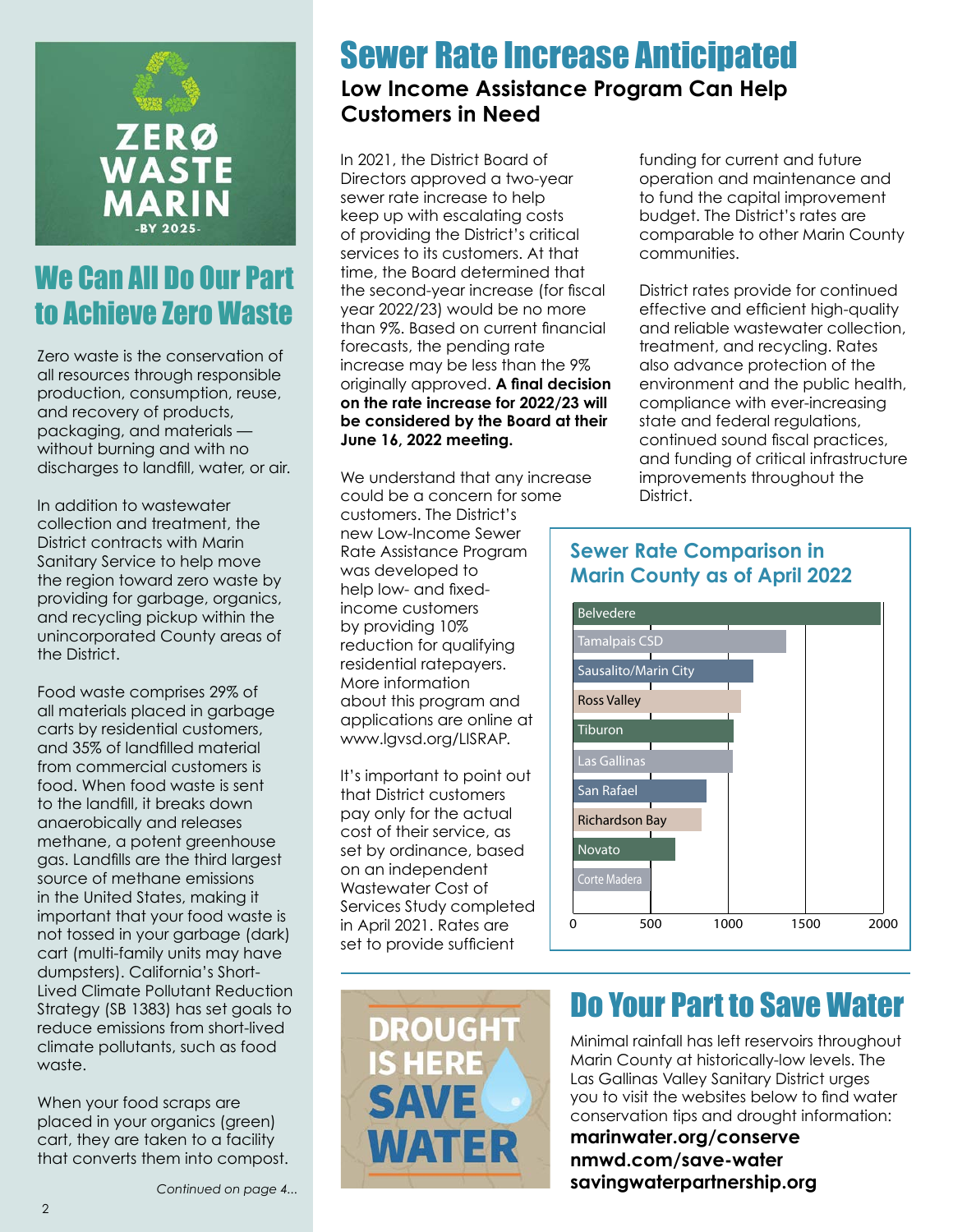

*Courtesy of Dublin San Ramon Services District*

## Reminder: Sewer Laterals are Property Owner's Responsibility

A sewer lateral is the private pipeline that runs from your home to the sewer main. When a sewer lateral backs up and overflows, it's frequently due to tree and/ or large shrub roots growing into the line — they're attracted to the water and nutrients in the pipe. Unfortunately, once roots enter sewer pipes through cracks or loose joints they'll continue to grow and eventually completely block or even break that lateral line. So, it's a good idea to avoid planting new trees or shrubs near sewer laterals or lines (or plant only appropriate species that are less likely to cause problems).

*"Keep your sewer lateral in good condition to avoid sewer backups and potential spills and overflows."*

An Overflow Protection Device, also called a Backflow Prevention Device, on your lateral (as shown in the diagram above) is an important protection against sewage potentially backing up into your home or business. If there is a clog or backup, this device can prevent sewage from entering your home or business and reroute the spill to outside your building. If you haven't already done so, you may want to have one installed to avoid smelly and costly sewage overflow clean-ups in your home. They are available at plumbing supply stores, and it's recommended that a licensed plumber install the device since elevation and location are critical to its proper operation.

Remember, it's the property owner's responsibility to keep the sewer lateral in good condition, to avoid sewer backups and potential spills and overflows.

We know that repairing damage to a lateral can be very expensive for homeowners. The District has a **Sewer Lateral Assistance Program** that provides low interest loans to lessen the burden homeowners face when a sewer lateral needs repair or replacement (visit www. lgvsd.org – click on Sewer Lateral Assistance Program). You can take advantage of this program to help make sure you're doing your part to prevent overflows or backups into your home.

#### District Honored for Helping Monitor COVID in Wastewater

Early in the COVID-19 pandemic, the Las Gallinas Valley Sanitary District and other wastewater agencies were contacted by university researchers, including those from UC Berkeley and Stanford, asking for assistance in their work to detect COVID-19 in wastewater. The District began collecting and providing wastewater samples to researchers, leveraging the science of wastewater. This kind of early detection tool gave health authorities important data to help identify virus "hot spots" early and was of great benefit to the public.



Last fall, the District and other participating agencies were honored in a formal Resolution of the California State Water Resources Control Board, recognizing wastewater treatment utilities' voluntary contributions to monitoring for COVID-19 in wastewater. This Resolution noted the District as being among the "early trendsetters in implementing wastewater-based epidemiology prior to the formal development of State and Federal programs…" The Resolution goes on to express the Water Board's "profound appreciation" for the District's voluntary efforts and expenditures, and its contributions to the development and implementation of wastewater monitoring to inform responses to the COVID-19 pandemic and protect the health of Californians.

Visit coronavirus.marinhhs.org/ surveillance to see local results of the wastewater monitoring program.